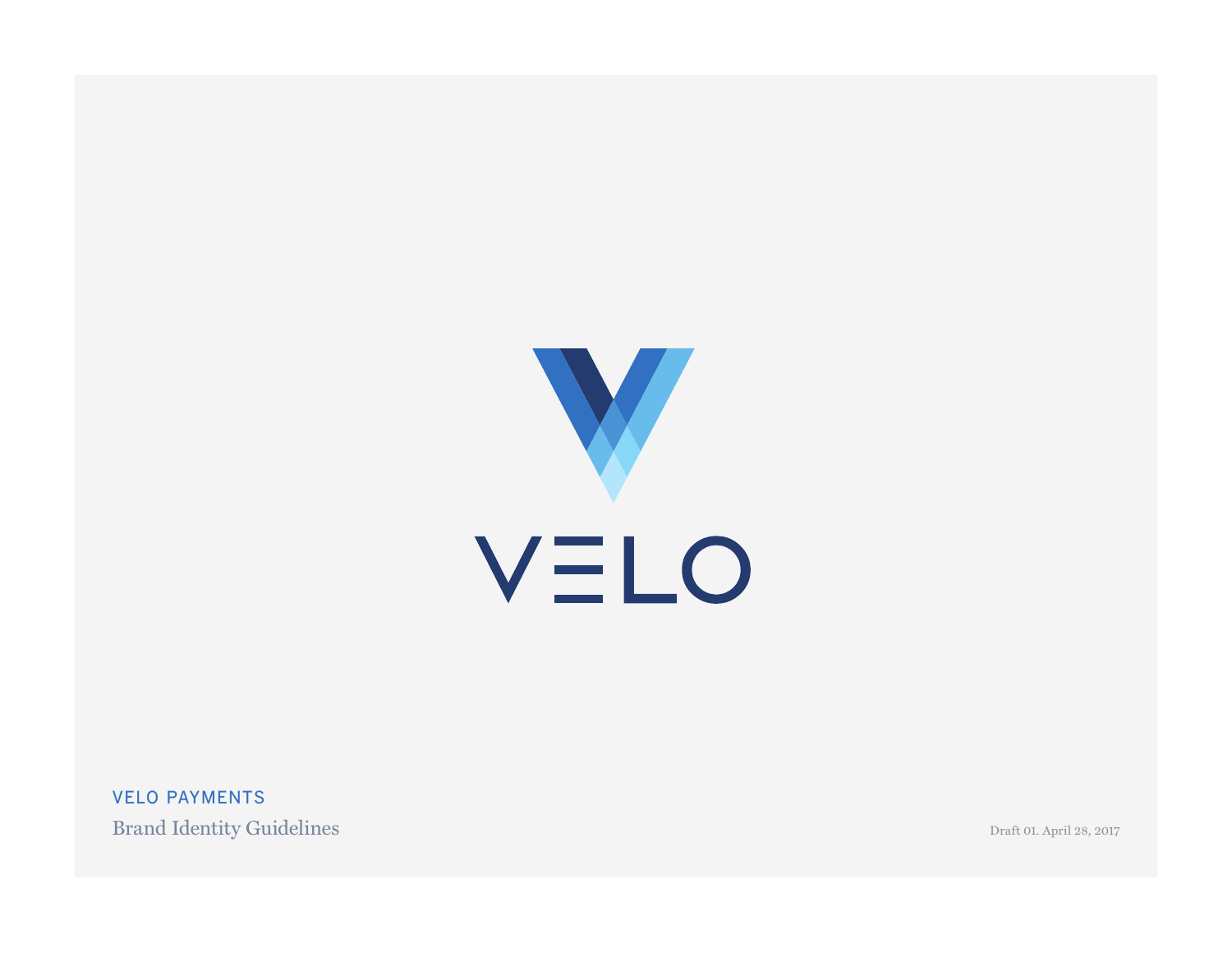# **CONTENTS**

# WELCOME

# LOGO

Primary Logo Secondary Logotype Clear space Minimum size Co-Branding Improper use

# BRAND ELEMENTS

Color Typography

# BRAND APPLICATIONS

Business cards Business papers Web site Presentation deck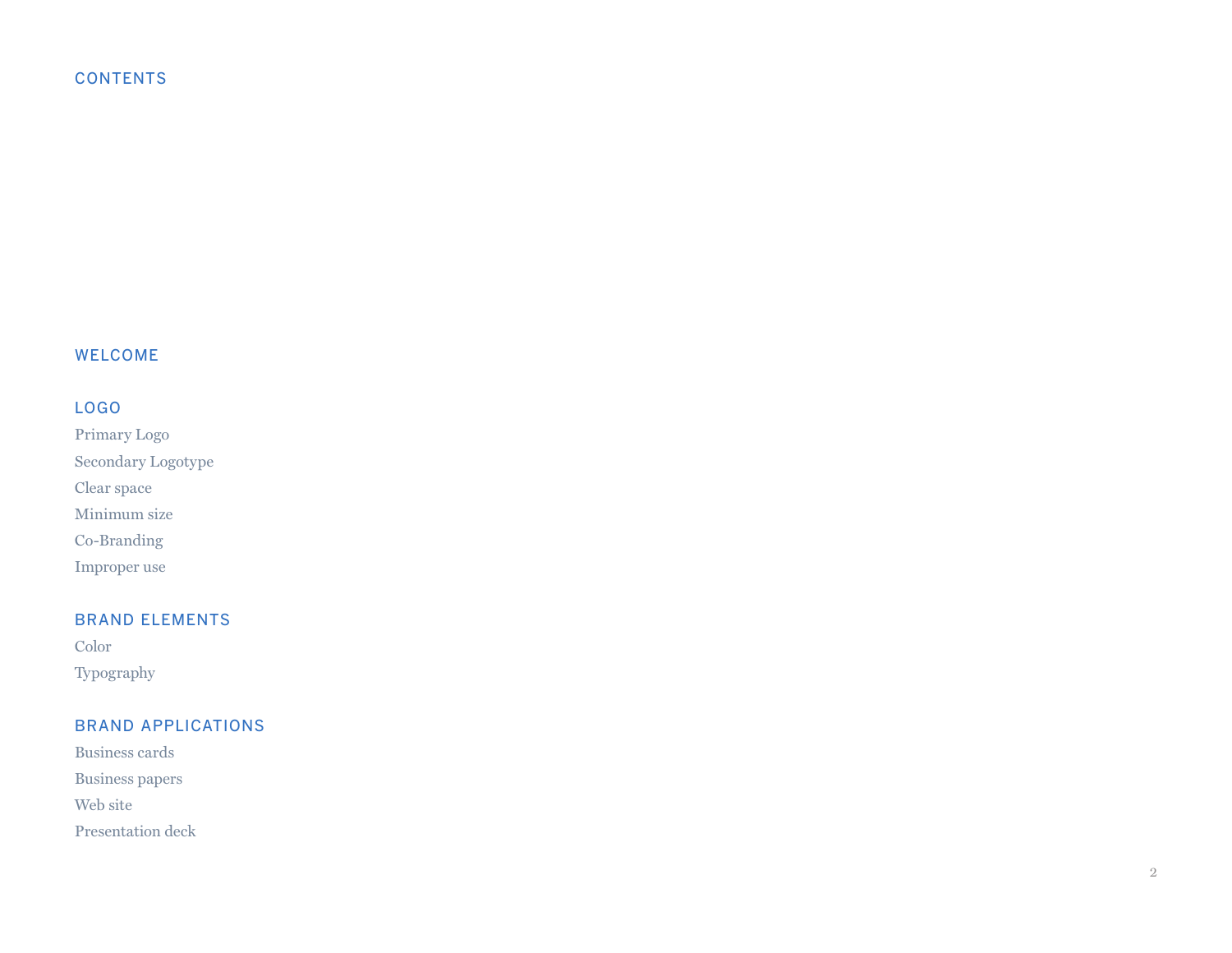Our visual identity is a vital asset of our business and is how we are recognized. It's a symbol of what we stand for.

These guidelines capture the spirit of the Velo Payments identity that, when used thoughtfully, will ensure a consistent and memorable expression across all media.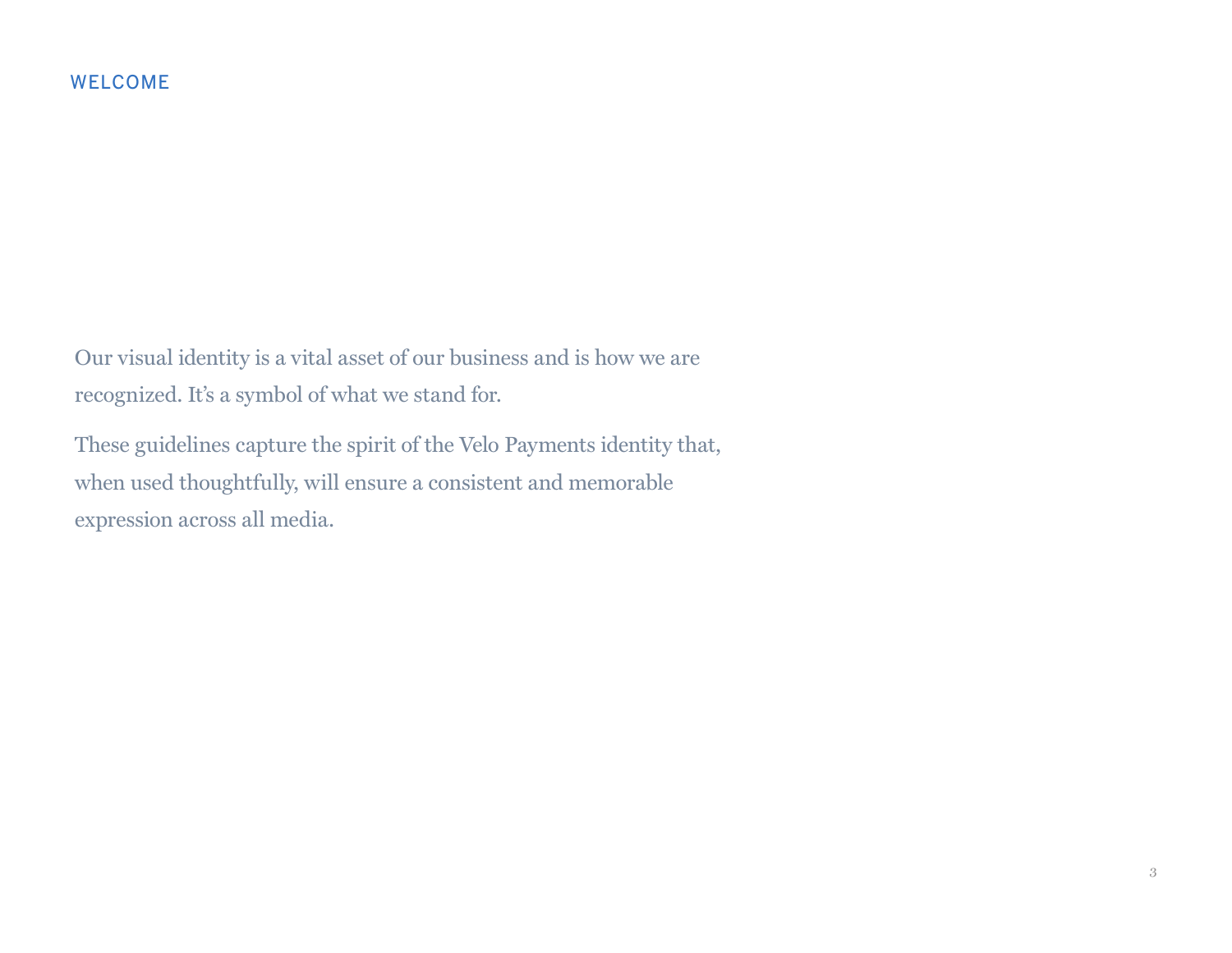# PRIMARY VELO LOGO

The Velo logo is meant to symbolize the weaving of internet technologies with secure banking infrastructure. It connotes the linking of banks with corporates and their customers. Ultimately, it signifies bridging borders and connecting worlds.

This logo is our primary signature and should be used in most all applications.

Our logo is meant to live in full-color on a white background only.

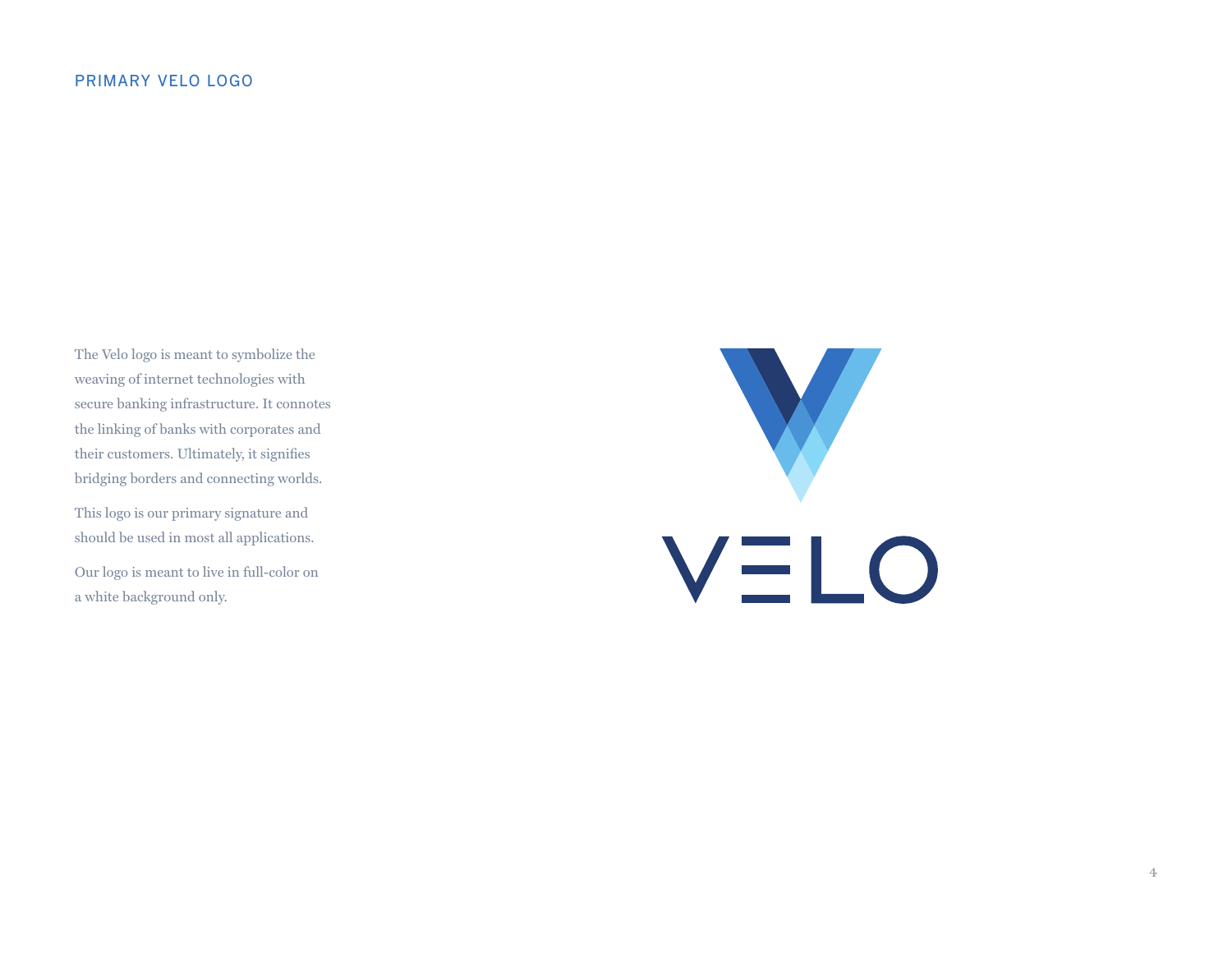# SECONDARY LOGOTYPE (LIMITED USE)

While our Primary logo should be used whenever possible, there may be situations where that is problematic, such as horizontal signage. For such rare circumstances a Secondary Logotype has been created.

To avoid confusion with the Primary logo the use of the Secondary Logotype should be very limited.

Use when space is limited and/or the Primary logo cannot be used.

Use instead of, not with, the Primary logo or V symbol.

# VELO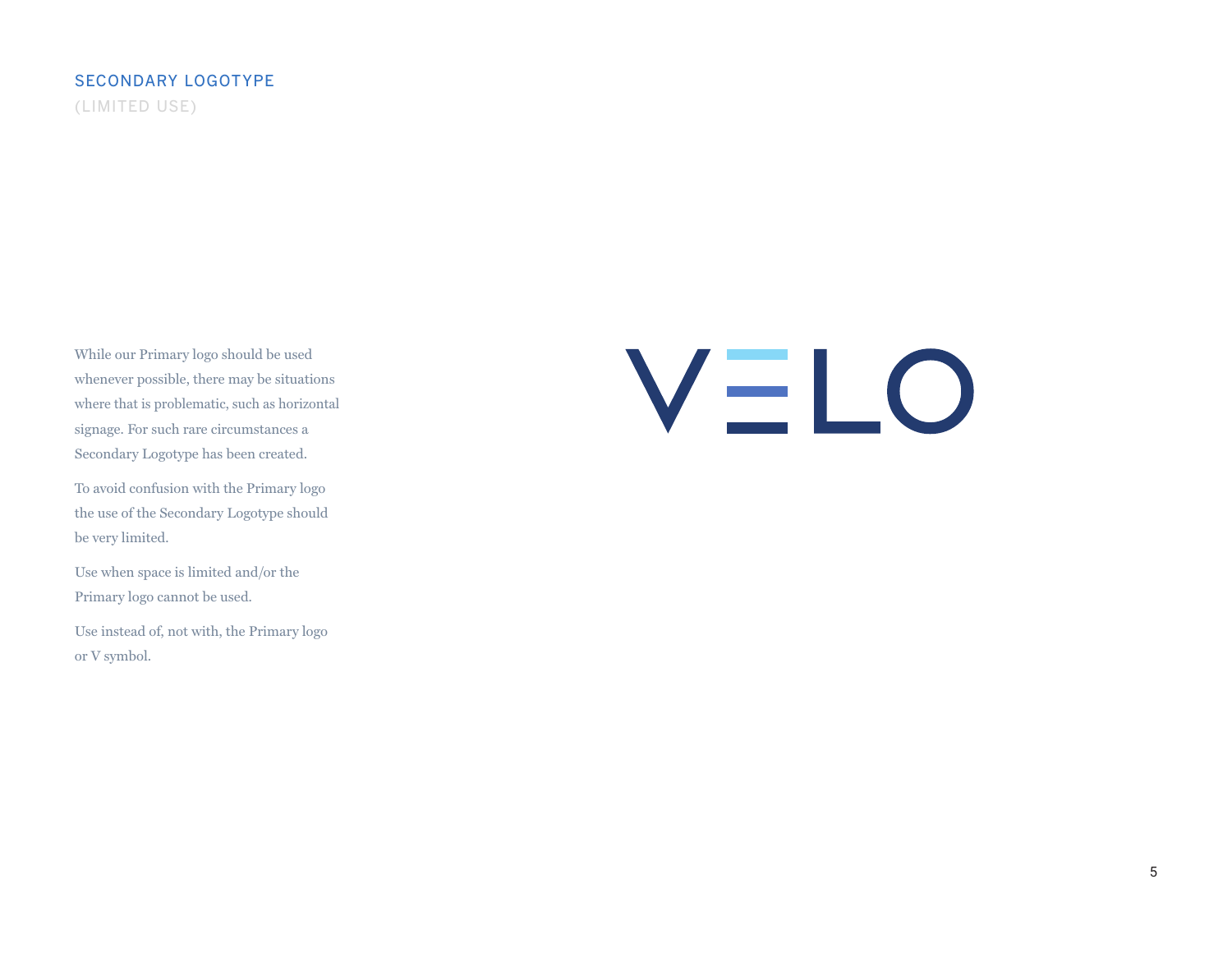# LOGO CLEAR SPACE

A clear space is the area surrounding the logo that always must remain free of any other text or graphic elements. It ensures that the logo appears distinct and free of clutter in any environment.

The clear space is measured by the height of the V in the Velo Name. The minimum clear space must always be 1V.



CLEARSPACE = 1V

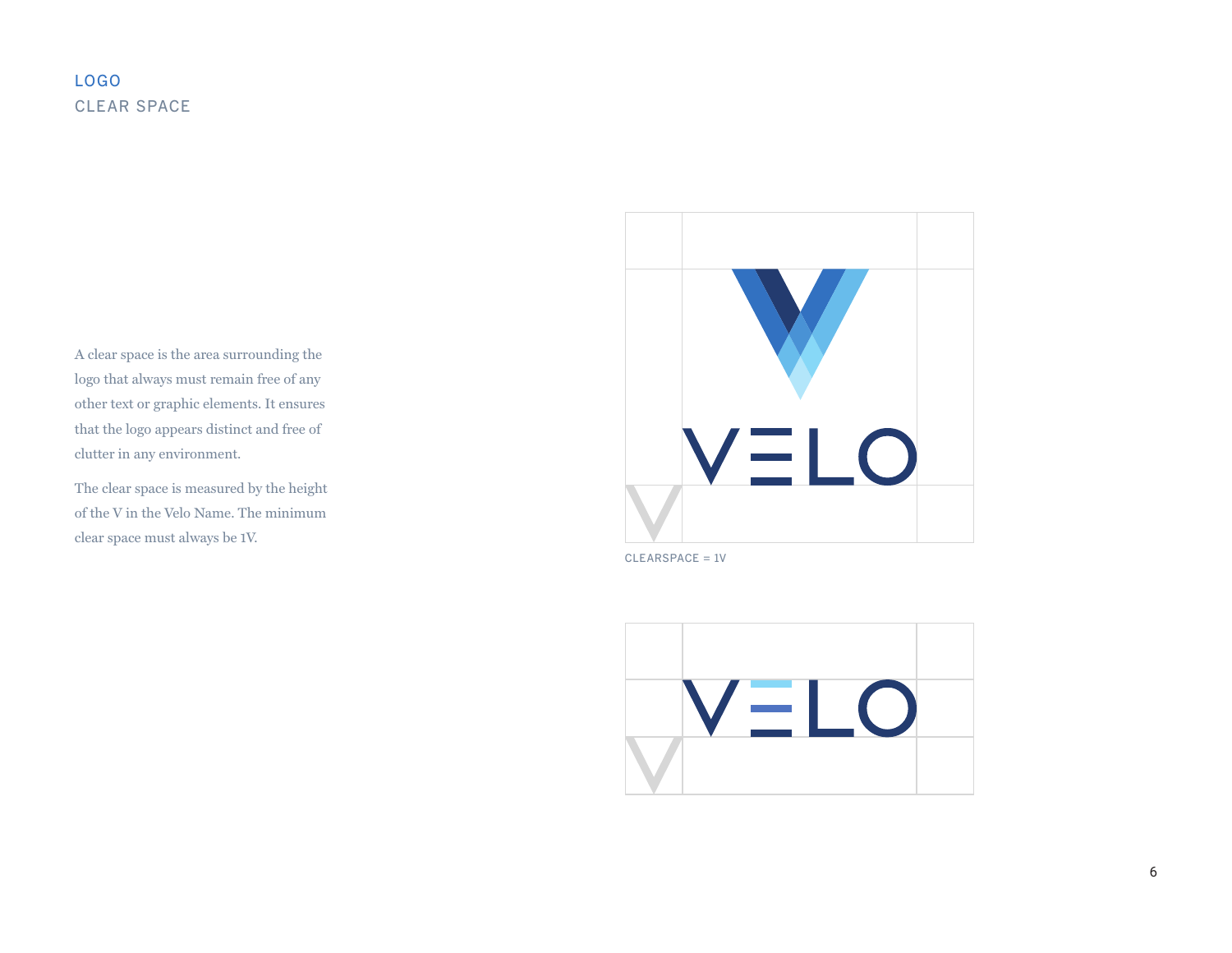# LOGO MINIMUM SIZE

To ensure legibility and preserve the visual integrity of the Velo Brand, a minimum use size has been set.

Do not use the Primary Logo at vertical sizes below 30 pixels or 11 millimeters.

Do not use the Secondary Logotype below a vertical height of 11 pixels or approximaetly 4 millimeters.

# PRIMARY LOGO



30 pixes or 11 millimeters

SECONDARY LOGOTYPE



11 pixels or 4 millimieters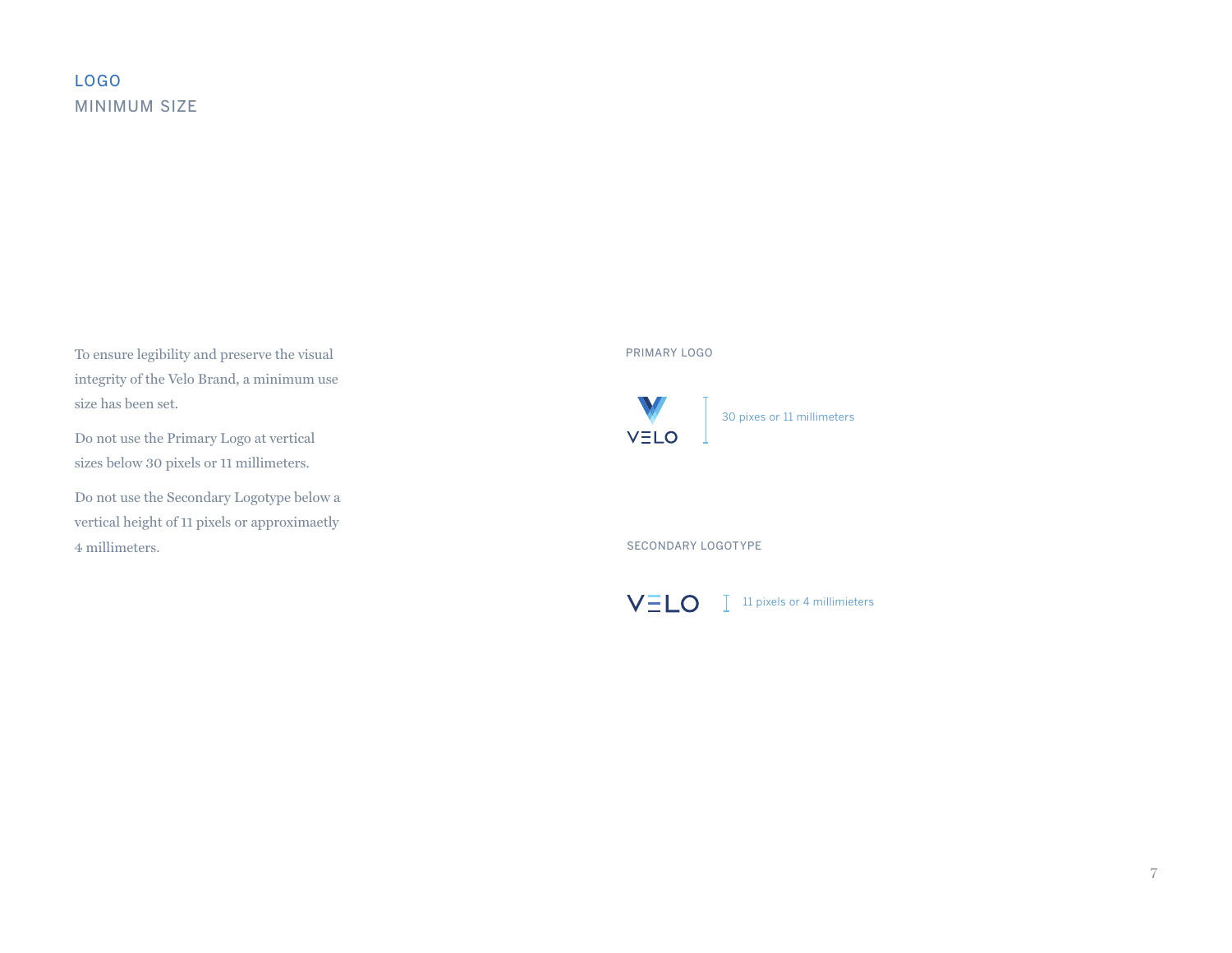# LOGO COBRANDING

Our logo will often appear in the context of other brands. To ensure it appears distinct and free of clutter, use the defined clear space as a guide to size and space other brands at a similar relative scale.





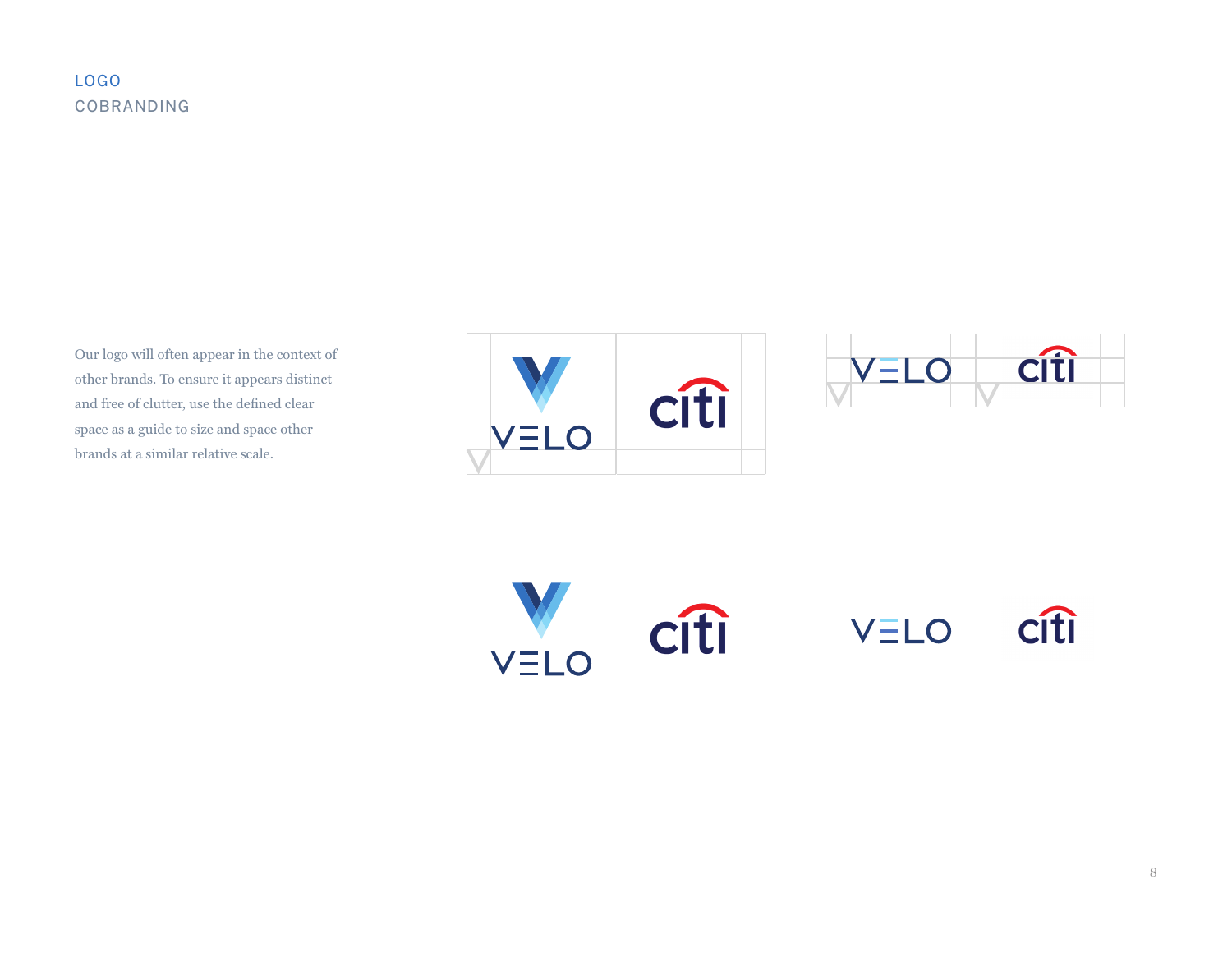# LOGO AVOID IMPROPER USE

Proper use of our logo is paramout to ensure we're communicating a clearly. Our logo is meant to live in full color on light colored backgrounds and shoud never be





Do not add additional outlines or strokes.

VELO



Do not create alternate versions of the logo.



Do not change the relationship between the symbol and the Velo name.

altered or redrawn for any reason.



Do not rotate or skew.



Do not change color or redraw elements.



Do not combine the primary logo with the secondary logotype.



Do not use on a color background.



Do not create a reversed version.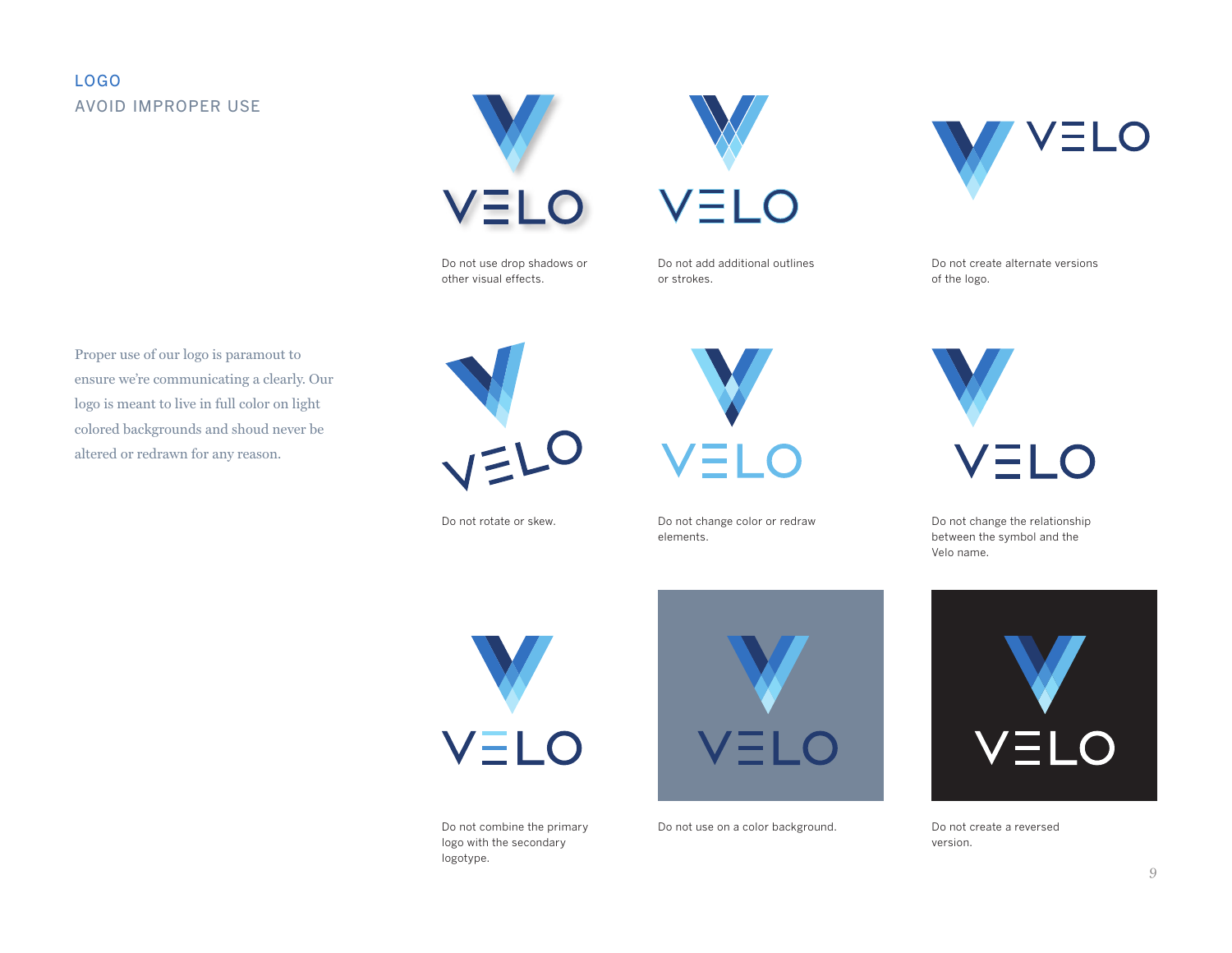# BRAND ELEMENTS COLOR



DARK BLUE RGB Hex#: 193C6E CMYK: c100 m35 y30 k15 PMS: 295

ROYAL BLUE RGB Hex#: 0073B89 CMYK: c88 m50 y0 k0



MEIDUM BLUE RGB Hex#: 2981D2 CMYK: c75 m30 y0 k0



BRIGHT BLUE RGB Hex#: 53B6E6 CMYK: c60 m10 y0 k0



LIGHT BLUE RGB Hex#: 78D2F5 CMYK: c47 m0 y0 k0

SKY BLUE RGB Hex#: AAE1FA CMYK: c30 m0 y0 k0



BLACK RGB Hex#: 000000 CMYK: c60 m0 y0 k100

RGB Hex#: 788695 CMYK: c57 m41 y32 k0

GRAY 1

PMS: 430



WHITE

RGB Hex#: FFFFFF CMYK: c00 m0 y0 k0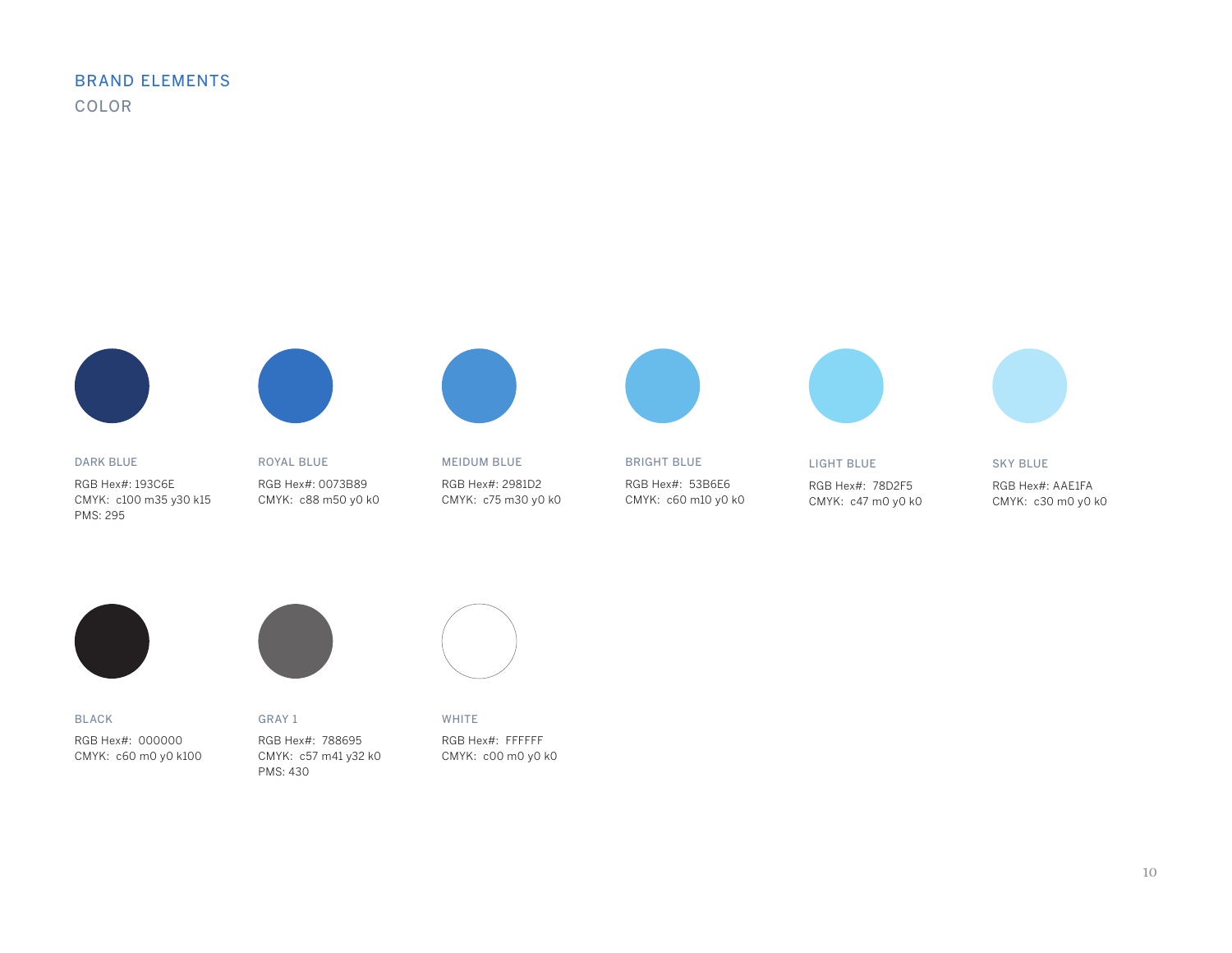Velo typography uses a combination of two complimentary fonts, Benton Sans and Miller Text. This combination expresses the traditional worlds of Finance married to the promise of today's digital opportunities.

Benton Sans is a grotesque sans-serif typeface originally designed by Tobias Frere-Jones in 1995 and later expanded upon by Cyrus Highsmith. The design was based off of Morris Fuller Benton's News Gothic. It was originally commissioned for Martha Stewart Living magazine and later released through Font Bureau.

Matthew Carter's Miller is a seminal reinvigoration of the 19th-century Scotch Roman, serving forthright, authoritative body copy and headlines since 1997. All Display weights include small caps, italics, and italic small caps, a hallmark of the original Scotches and features that have made it a staple of magazines and newspapers like the Boston Globe, San Jose Mercury News, Glamour, and New York magazine.

### BENTIN SANS REGULAR

ABCDEFGHIJKLM-NOPQRSTUVWXYZ abcdefghijklmnopqrstuvwxyz 1234567890

MEDIUM

ABCDEFGHIJKLM-NOPQRSTUVWXYZ abcdefghijklmnopqrstuvwxyz 1234567890

### BOLD

# **ABCDEFGHIJKLM-NOPQRSTUVWXYZ abcdefghijklmnopqrstuvwxyz 1234567890**

### MILLER TEXT ROMAN

ABCDEFGHIJKLM-NOPQRSTUVWXYZ abcdefghijklmnopqrstuvwxyz 1234567890

SEMIBOLD

**ABCDEFGHIJKLM-NOPQRSTUVWXYZ abcdefghijklmnopqrstuvwxyz 1234567890**

BOLD

**ABCDEFGHIJKLM-NOPQRSTUVWXYZ abcdefghijklmnopqrstuvwxyz 1234567890**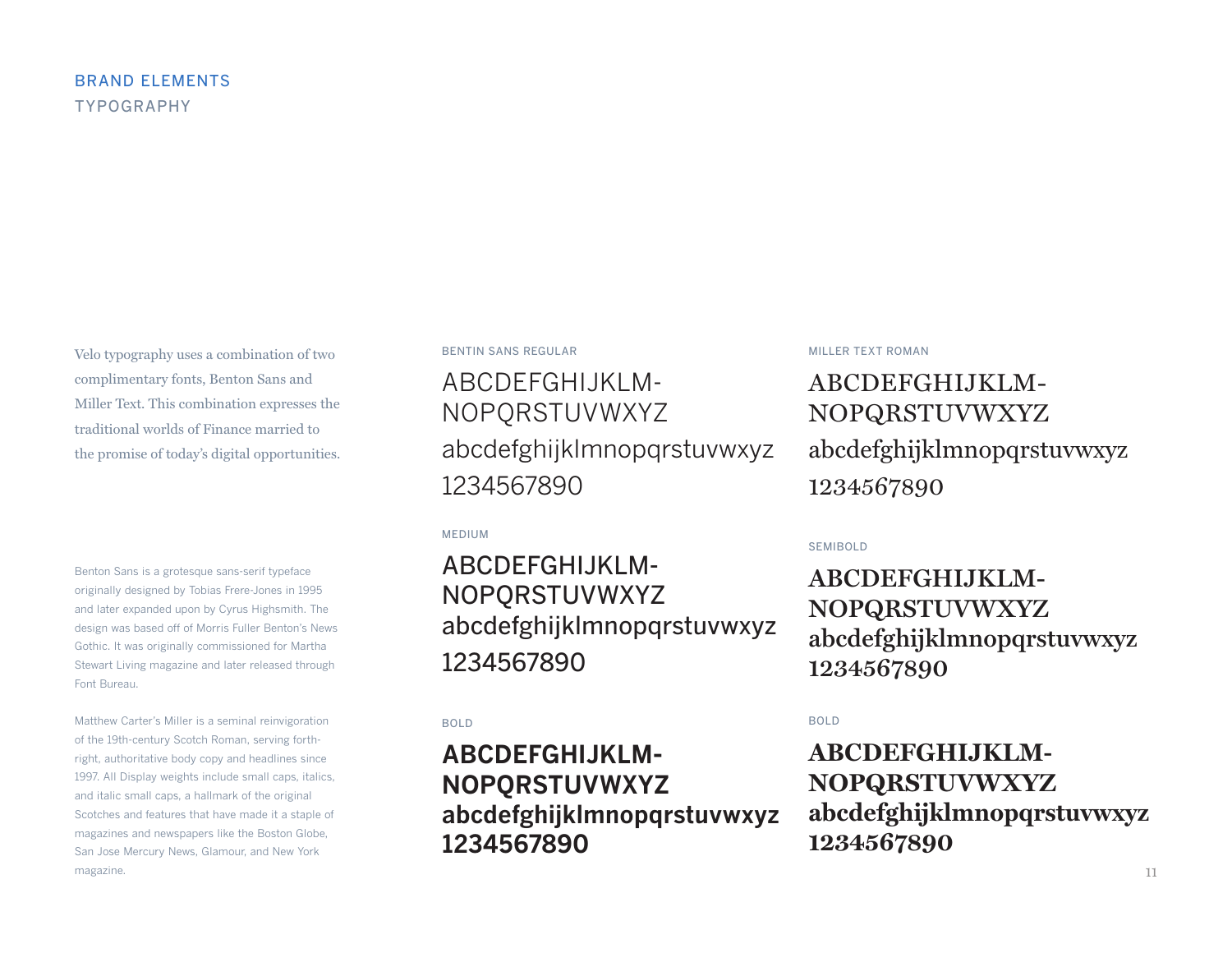

# **VELO PAYMENTS**

## **JOHN PARTRIDGE** CHIEF EXECUTIVE OFFICER

599 Bridgeway, Sausalito CA 94965 o 415 234 5678 M 415 456 7890  ${\tt john.partridge@velopayments.com}$ velopayments.com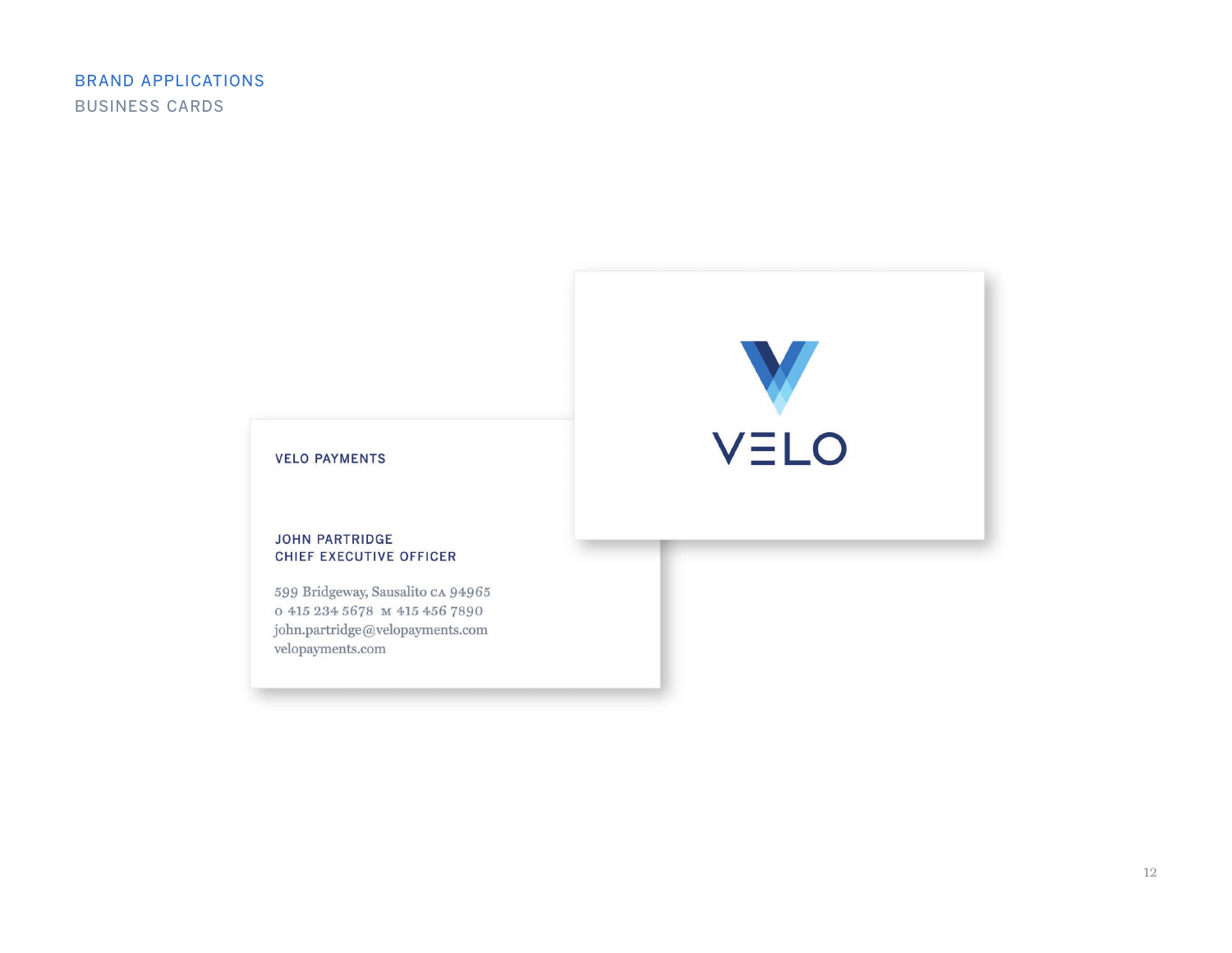# BRAND APPLICATIONS BUSINESS PAPERS

V VELO

Month 00, 2017

First Name, Last Company X 99 First Avenue New York, NY 00000

### Mr Last name,

Lorem ipsum dolor sit amet, consectetueradipiscing elit, sed diam nonummy nibh euismod tincidunt ut laoreet dolore magna aliquam erat volutpat. Ut wisi enim ad minim veniam, quis nostrud exercitation ullamcorper suscipit lobortis nisl ut aliquip ex ea commodo consequat.

 $\label{eq:2} \textbf{Duis}\ \text{autem}\ \text{vel}\ \text{eum}\ \text{iriure}\ \text{dolor}\ \text{in}\ \text{hendrerit}\ \text{in}\ \text{vulputate}\ \text{velit}\ \text{esse}\ \text{molestie}\ \text{consequent}\ \text{vel}\ \text{illum}$ dolore eu feugiat nulla facilisis at vero eros et accumsan et iusto odio dignissim qui blandit praesent luptatum zzril delenit augue duis dolore te feugait nulla facilisiLorem ipsum dolor sit amet, cons ectetuer adipiscing elit, sed diam nonummy nibh euismod tincidunt ut laoreet dolore magna aliquam erat volutpat. Ut wisi enim ad minim veniam, quis nostrud exerci tation ullamcorper suscipit lobortis nisl ut aliquip ex ea commodo consequat.

Sincerely,

First Name, Last

### **VELO PAYMENTS**

JOHN PARTRIDGE<br>CHIEF EXECUTIVE OFFICER

599 Bridgeway, Sausalito ca 94965 0 415 234 5678 M 415 456 7890  ${\small \textit{John}.\textit{partridge@velopayments.com}}\\ \textit{velopayments.com}$ 



**VELO PAYMENTS** 

599 Bridgeway<br>Sausalito ca 94965

VELO

**VELO PAYMENTS** 

599 Bridgeway Sausalito CA 94965 415 234 5678 velopayments.com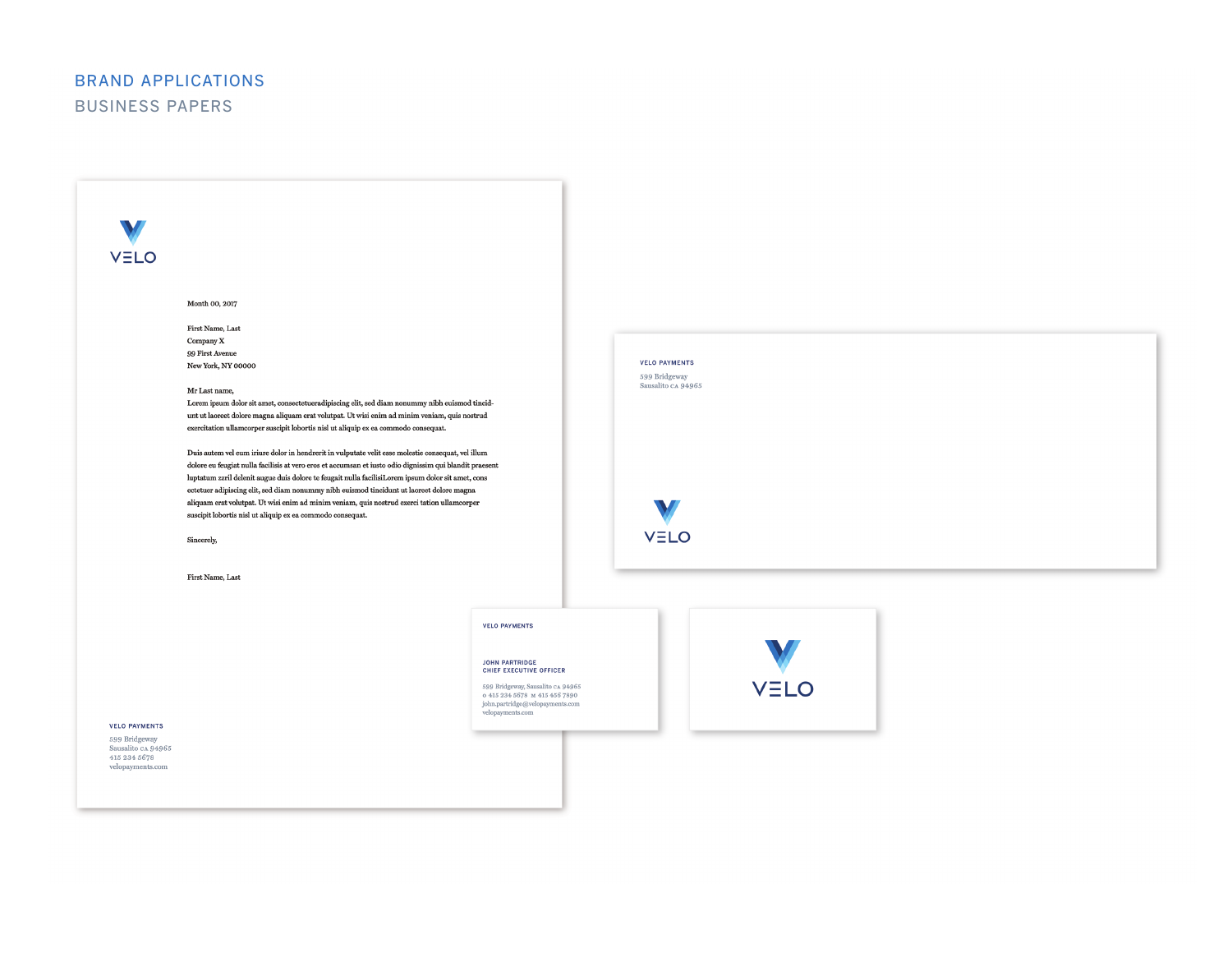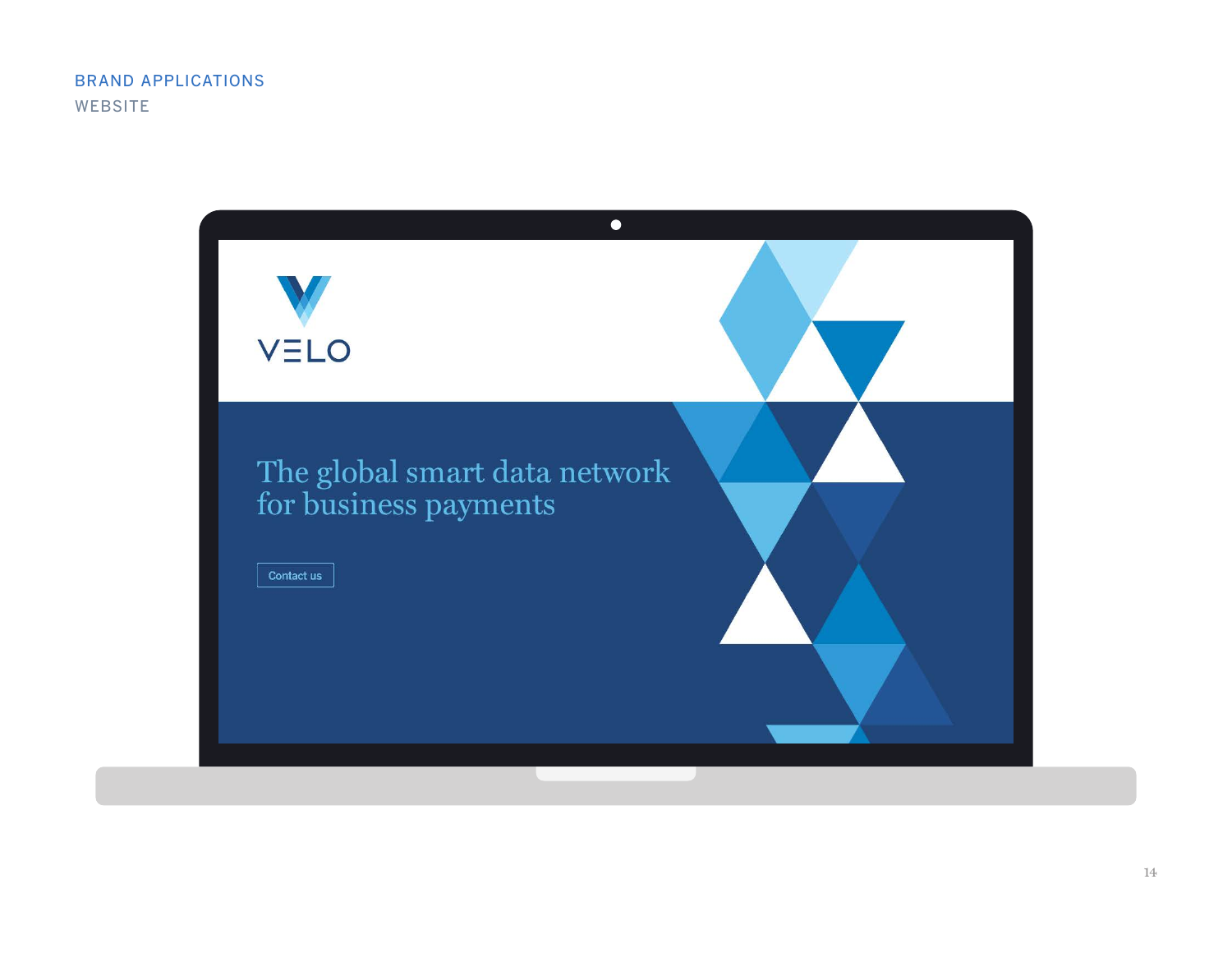

### **Executive summary**

### Know-how + access unlock unique play

Vision

Stripe for business payments.

Problem Business payments have a data quality problem.

### Solution

Velo can pass data securely in real-time, & append smart contracts between any account (DDAs and modern e-wallets). Funds flow over existing SWIFT & other payment rails, with rich UIs for all stakeholders.

Leverage Team, tech, sales cycle & business model. Connecting<br>to software built by Velo's CTO, behind firewall of 38 of the 50 largest money center banks.

Benefits Automate reconciliation, reduce error rates, improve payor / payee user experience.

### Goal To be the global smart data network to make fast, reliable, business payments from any account to any payment method.

PRIVILEGED AN DC ONFIDENTIAL . 2007 Velo Payments Inc. All rights reserved .

| <b>TypesE</b>                  | xamplesS                                                        | trengths                                                                                                                                                              | WeaknessesV                                                                                                                                                                          | elo Advantage                                                                                                                                      |
|--------------------------------|-----------------------------------------------------------------|-----------------------------------------------------------------------------------------------------------------------------------------------------------------------|--------------------------------------------------------------------------------------------------------------------------------------------------------------------------------------|----------------------------------------------------------------------------------------------------------------------------------------------------|
| <b>Rlockchain</b><br>Solutions | +R jople<br>.D igital Asset<br>+C hain                          | .R eplace all problems of wires (rich data, scale,<br>velocity, at low costs)<br>+P romising for future infrastructure                                                | .N o path out of R&D: no narrative to regulators or bank<br>compliance                                                                                                               | *A II the scalability of blockchain solutions, but Velo is commercial<br>from Day 1 (not holding funds & using stnd SWIFT code)                    |
| <b>FX Providers</b>            | .C urrency Cloud<br>.W odd First<br>.T randerWise<br>$2911 W +$ | +P rofitable businesses due to control of<br>economics, opacity of offering                                                                                           | .N ot actually making payments: banks make the payments for<br>FX providers<br>+N o path to improve status quo (TransferWise is a card<br>solution, which is too costly for B-B/B-C) | .V elo improves the data for all payment types<br>.F X providers greatly benefit from Velo, but spreads continue to<br>narrow                      |
| F-Wallets/Card<br>Solutions    | +P avPal<br>+P avoneer<br>.G reen Dot                           | .C an service the unbanked & long-tail<br>.F ast: move funds in real-time<br>.M any are mobile-first front ends<br>.O wn payee (assumes KYC burden from<br>corporate) | · Costly, narrow for major corporates<br>.N ot ideal for major corridors<br>· Compliance risk: payee loads own funds<br>.O wn payee (corporate loses brand and experience control)   | .V elo can pay to e-wallets, but has none of the compliance risk of an<br>e-wallet provider<br>.V elo is as fast as e-wallet, but much lower price |
| Aggregators                    | .H vperwallet<br>·T ipalti                                      | .F root ends and network reach<br>+P ay to multiple payment types<br>+B est for long-tail countries                                                                   | . Costly to maintain (HW has bank accounts, must pay to keep<br>open)<br>.F riction: Move funds or change DDA access<br>.M any manual processes                                      | .V elo provides banks with fronts ends, but corporates can use their<br>existing banks and bank accounts<br>.M uch lower price                     |
| Ecosystem/OS<br>e-Wallets      | +A lipay<br>.W eChat Pav<br>.A pple Pay                         | +F ocused on retail payments<br>.S calable and preferred by consumers                                                                                                 | · Corporate compliance services not focus<br>+R -R R-C use cases not focus.<br>+O ften highly regional                                                                               | .V elo focused solely on payouts and treasury                                                                                                      |
| Network Hubs                   | +E arthport<br>·V ocalink                                       | +P ipes for either cross-border or domestic<br>efficiency, but only incrementally better than<br>wires                                                                | .N o front end<br>+E arthport compliance is very poor<br>.V ocalink is a domestic hub product                                                                                        | .V elo is cross-border and domestic, with a robust front end                                                                                       |
| Acquirers                      | .P aysafe /Skrill<br>+S tripe<br>.V erntel                      | .H ave product flexibility and extensibility-                                                                                                                         | Focus on retail acquiring<br>. T voically support risky client segments                                                                                                              | .V elo focused solely on payouts and treasury                                                                                                      |